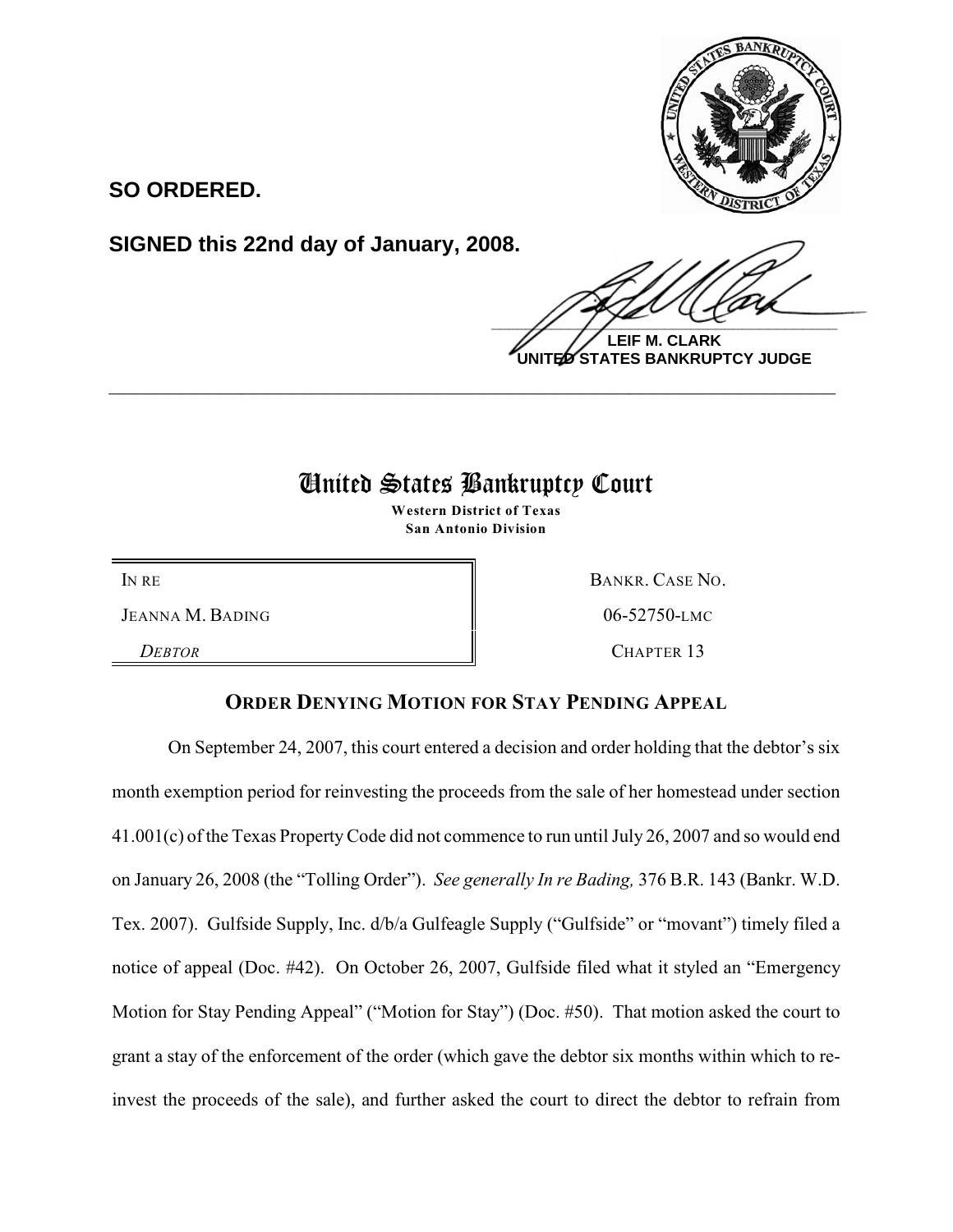dissipating, transferring, conveying, assigning or reinvesting the Tract I sale proceeds in a new homestead or other exempt property, pending appellate review.

The court set this motion for hearing on November 5, 2007. At the conclusion of the arguments of the parties, the court stated on the record its view that Gulfside had not established the probability of success on the merits. However, the court also noted that a ruling on the Motion for Stay was premature at that time, because at that point in time, there was nothing in the court's view to stay because the debtor had not yet located a new residence into which to invest the proceeds. The court did not want Gulfside's appeal to be rendered moot, however, and so took the Motion under submission until it became necessary to rule on whether a stay should be granted.

On January 14, 2008, the debtor filed a Motion to Incur Debt, seeking authority to purchase a new homestead and to enter into a mortgage for that purpose (Doc. #66). The court heard that motion on January 22, 2008. At that hearing, the court also indicated that it was now time, in its view, to rule on the motion for stay pending appeal, because now the debtor was seeking to reinvest the proceeds.

### **Standard for Granting Motion to Stay Pending Appeal**

The court of appeals for the Fifth Circuit has set out a general four part test for whether a stay pending appeal should issue with respect to an order or judgment entered by a federal court. *See In re First South Sav. Ass'n,* 820 F.2d 700, 704 (5th Cir. 1987) (citing *Ruiz v. Estelle,* 666 F.2d 854, 856 (5th Cir. 1982)); *see also McNiel v. Dresser Indus. (In re Fed.-Mogul Global, Inc.),* 37 Fed. Appx. 88 (5th Cir. Apr. 29, 2002) (per curiam) (citing *Arnold v. Garlock, Inc.,* 278 F.3d 426 (5th Cir.2001), *reh'g denied,* 288 F.3d 234 (5th Cir.2002)). The test has been adopted for use in bankruptcy proceedings as well. *See First South Savings*, 820 F.2d at 704.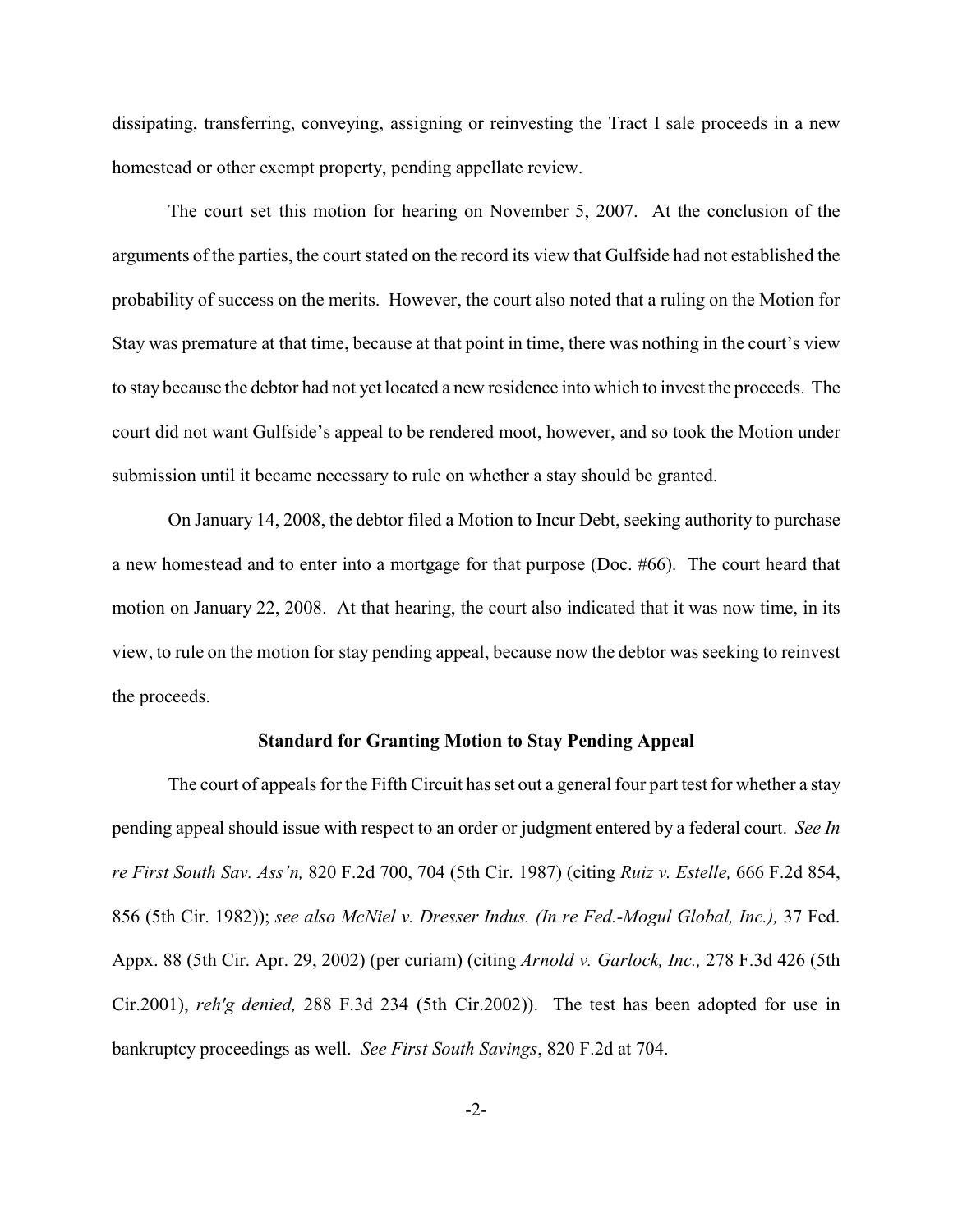The four-part test is as follows:

- (1) whether the movant has made a showing of likelihood of success on the merits;
- (2) whether the movant has made a showing of irreparable injury if the stay is not granted;
- (3) whether the granting of the stay would substantially harm the other parties; and
- (4) whether the granting of the stay would serve the public interest.

*See id.* The movant "need not always show a 'probability' of success on the merits; instead, the movant need only present a substantial case on the merits when a serious legal question is involved and show that the balance of equities weighs *heavily in favor* of granting the stay." *Arnold v. Garlock, Inc.,* 278 F.3d at 439 (internal quotations omitted).

#### **Discussion**

The issue on appeal is whether this court erred as a matter of law in holding that, in the case of a Texas homestead consisting oftwo tracts, the six-month period that "shelters" the proceeds from the sale of that homestead only commences to run when both tracts are sold. *See In re Bading,* 376 B.R. 143, 148 (Bankr. W.D.Tex. 2007). In that decision, the court found that, because Gulfside's conduct forced the debtor to sell her homestead in a two-stage sale, the sale was not completed until the debtor was finally able to complete the sale of both tracts. *See* 376 B.R. at 148. Thus, ruled the court, the six month proceeds exemption period did not commence to run until the sale of the second tract closed. *Id.* Gulfside also appeals the court's alternative ruling that, in all events, the six-month period should be equitably tolled to assure that the debtor would have the full six months to reinvest *all* of the proceeds from the sale of her *entire* homestead (*i.e.,* both tracts) as allowed by Texas law. *See id.* at 155 (citing *Jones v. Maroney,* 619 S.W.2d 296, 297-98 (Tex.Civ.App.—Houston[1st Dist.] 1981, no writ)); *see also* TEX. PROP. CODE § 41.001(c) (Vernon 2007).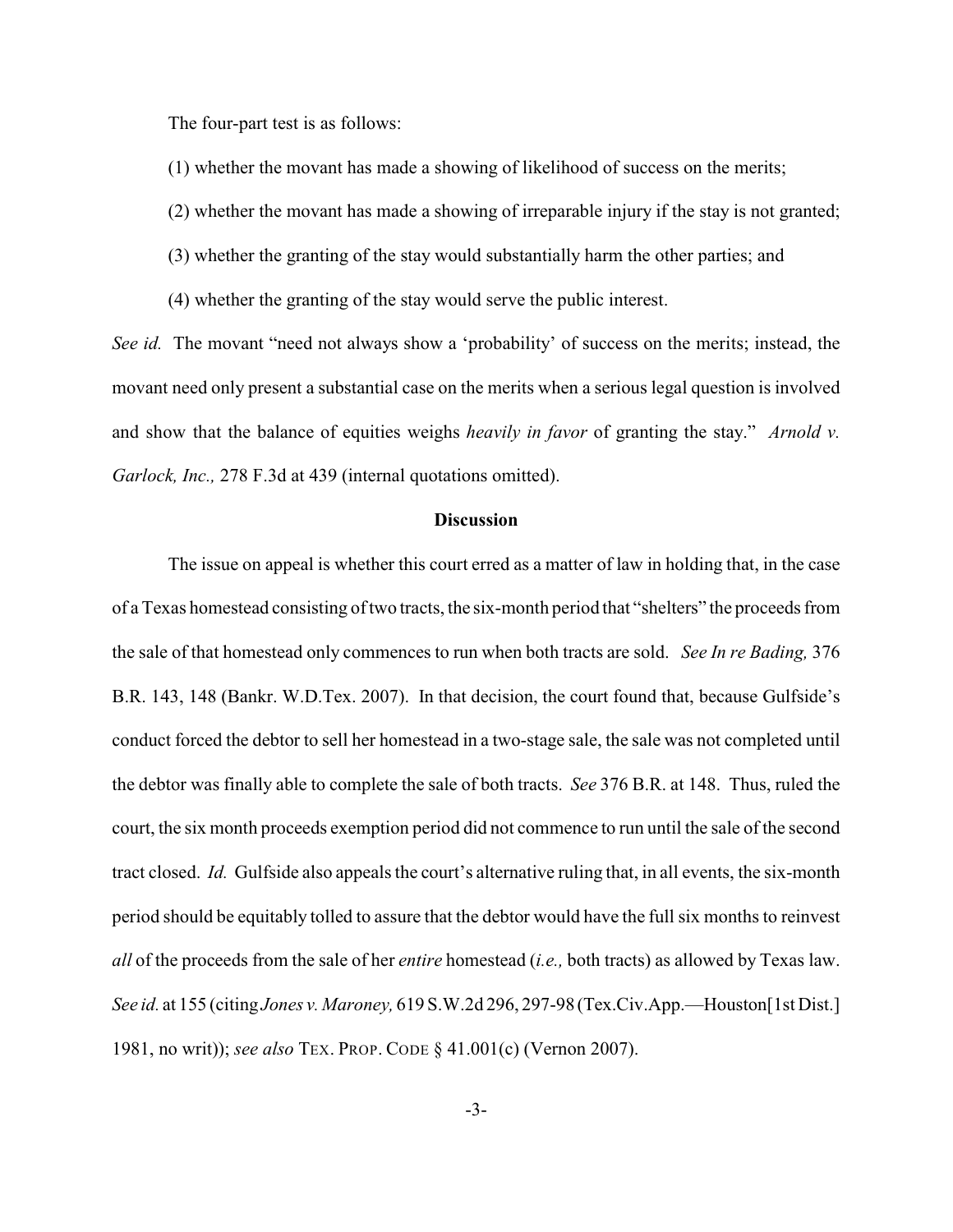Gulfside, in this court's view cannot establish its likelihood of prevailing on the merits. The court recognizes that the movant is not required to retry the merits of the case it has just lost, but must at least demonstrate that it has a probability of succeeding on the merits due to some undecided question of law. The court further concedes that the issue of equitable tolling has not yet been decided by the Fifth Circuit, but only adverted to in a footnote in *In re Zibman,* 268 F.3d 298, 305 n.30 (5th Cir. 2001) (citing *Maroney* for the proposition that the court might justifiably have tolled the exemption period had the debtors requested such a tolling during the exemption period). The issue of when the sale of a homestead is completed, however, is not an undecided legal question. In reviewing the Texas homestead exemption statute and the policy of construing exemptions broadly, the court found that the sale could not have been completed until the debtor was able to sell both tracts comprising her homestead. Gulfside has not cited any case law to the contrary nor has it presented any evidence that would lead a court to find that the debtor sold her homestead at any time prior to July 26, 2007. Merely telling the court that the issues are novel does not, by itself, establish the likelihood of success on the merits. And finding no other arguments posed by Gulfside to establish the likelihood of success on the merits, this court concludes that Gulfside has not met this factor.

However, even if Gulfside were able to meet this factor, all other factors weigh *against* granting Gulfside's Emergency Motion. Gulfside cannot demonstrate any irreparable injury if this court does not grant the stay. Gulfside argues that a stay is necessary to prevent the debtor from reinvesting the proceeds into a new homestead or from otherwise spending the proceeds. The implication of this argument (one not expressly articulated either at the original hearing on the motion for stay, or at the hearing on the motion to incur indebtedness) is that creditors with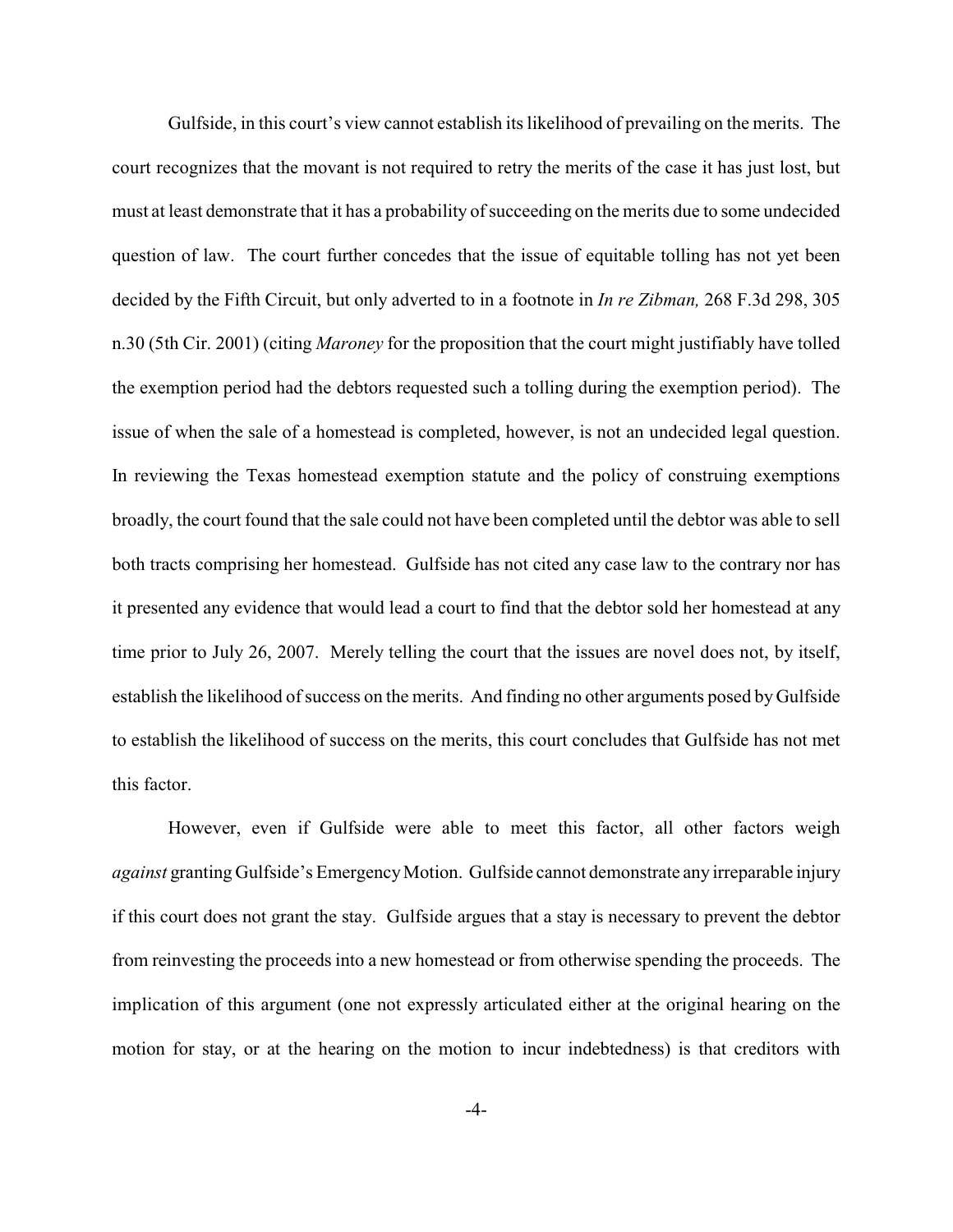judgments have a sort of "springing interest" in the proceeds from the sale of a debtor's homestead that ought to be protected, in the event that the proceeds in question are ultimately not re-invested within the six month period allowed under the statute. Gulfside of course cites no case law for such a proposition — it did not even articulate the argument as such in its pleadings or arguments. At best, it seems to have assumed this to be the law.

What law there is on the point, however, supports a contrary view. The statute itself imposes no obligation on a debtor to segregate the proceeds from the sale of a homestead during the six month period, nor does it afford a creditor any right to place any sort of lien on those funds in the interim period. In a bankruptcy case, those funds are protected by the automatic stay in any event and so could not be attached by Gulfside. Although the statute gives the debtor six months within which to re-invest the proceeds, the statute does not *require* the debtor to re-invest those proceeds, nor does it suggest that the statute's protection are "all or nothing," as suggested by Gulfside in its argument.<sup>1</sup> The debtor controls the disposition of her own proceeds. *See In re Evans*, 135 B.R. 261, 264 (Bankr. S.D.Tex. 1991) (citing *In re Harlan,* 32 B.R. 91 (Bankr. W.D.Tex. 1983)). So long as the proceeds from the sale of the debtor's homestead are exempt, the debtor may do with them as she desires to the extent that she has not otherwise abandoned her claim of homestead rights in the proceeds. *See In re Evans*, 135 B.R. at 264 (citations omitted).<sup>2</sup>

<sup>&</sup>lt;sup>1</sup> Again, while not clearly articulated, Gulfside's reference to statements from the merits hearing that the debtor intended at that time to re-invest *all* of the proceeds in a new homestead suggests obliquely Gulfside's apparent belief that, if a debtor should use *any* of those proceeds for any other purpose in the interim, then the balance of the proceeds lose their exemption protection. No cases are cited for this proposition.

<sup>&</sup>lt;sup>2</sup> In *Evans*, the debtor *did* reinvest part of the proceeds in a new homestead. The court ruled that the debtor could not have two homesteads — one consisting of the proceeds from the old homestead and the other consisting of the newly purchased homestead. Thus, the balance of the proceeds lost their exemption protection because, as the court noted, there is no better evidence of abandonment of an old homestead than acquiring a new homestead. *See Evans*, 135 B.R. at 264. That is a correct statement of the law, in this court's view, but it is not our facts.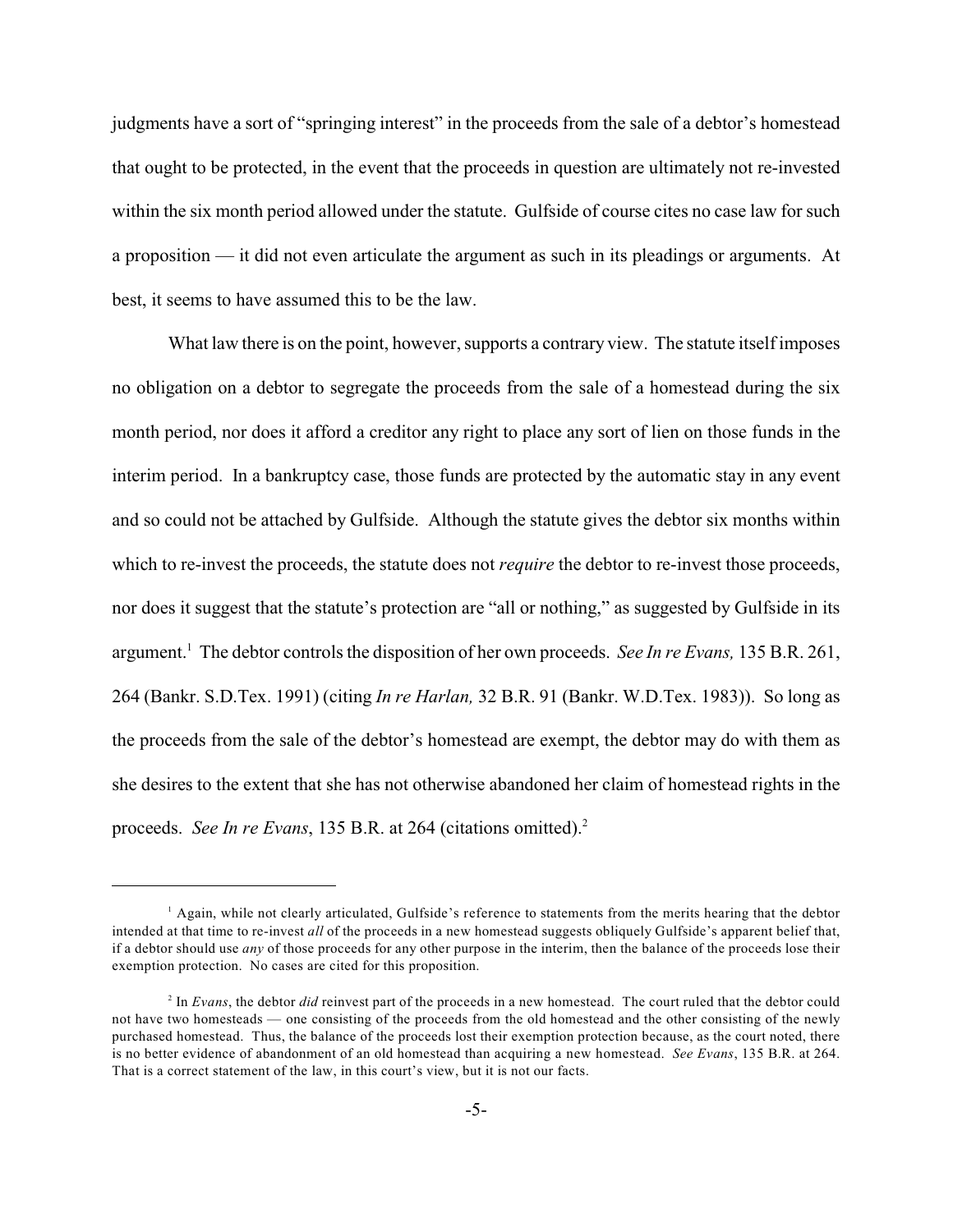The debtor testified at the hearing on the motion to incur that she had expended some portion of the exempt proceeds on unforeseeable, necessary expenses. That does not count as abandonment under *Evans*. The debtor has now found a new home, and wishes to invest the balance of those proceeds in that new homestead. The Texas exemption statute gives her that right. And, it appears that she would have exercised that right long ago, but for Gulfside's continued attempts to prevent her from doing so. Gulfside, however, wishes by the *fiat* of a stay pending appeal to continue to assert rights it does not have. Finding no evidence that the debtor has, in fact, abandoned her homestead rights, the court concludes that Gulfside has no rights to assert in the proceeds and, even if it does, those rights would not be injured by allowing the debtor to purchase a new homestead.

The third factor is most telling as to why this court should deny the Motion for Stay. That factor asks the court to evaluate whether granting the stay would harm the party against whom the stay is to be entered. Here, a stay would preclude the debtor from re-investing the proceeds within six months, and so insure that the six month period would run out. Gulfside would then argue that it no longer matters whether this court was right or wrong in its decision, because the proceeds are no longer exempt, as of January 26, 2008. With a simple stay, Gulfside wins by the mere passage of time, and does not need its appeal. That is a pretty clear (and potentially irrevocable) harm to the debtor.

The debtor filed a motion to incur debt to purchase a new homestead, a motion this court has granted. With the mortgage industry being what it is today, the debtor's ability to obtain financing on a new home now is quite a fortunate event, one which, if lost, might not be found again.<sup>3</sup> Were

<sup>&</sup>lt;sup>3</sup> The meltdown in the subprime mortgage market has substantially constricted the availability of new mortgage financing – certainly for presumed subprime borrowers such as a debtor in a chapter 13 bankruptcy proceeding. Finding financing over the last six months has not been easy. *See* Kimberly Blanton, *Subprime Woes Hit Buyers: Those with Limited Resources Finding it Harder to Get Loans,* BOSTON GLOBE , May 10, 2007, at Business Section ("Due to a rash of defaults